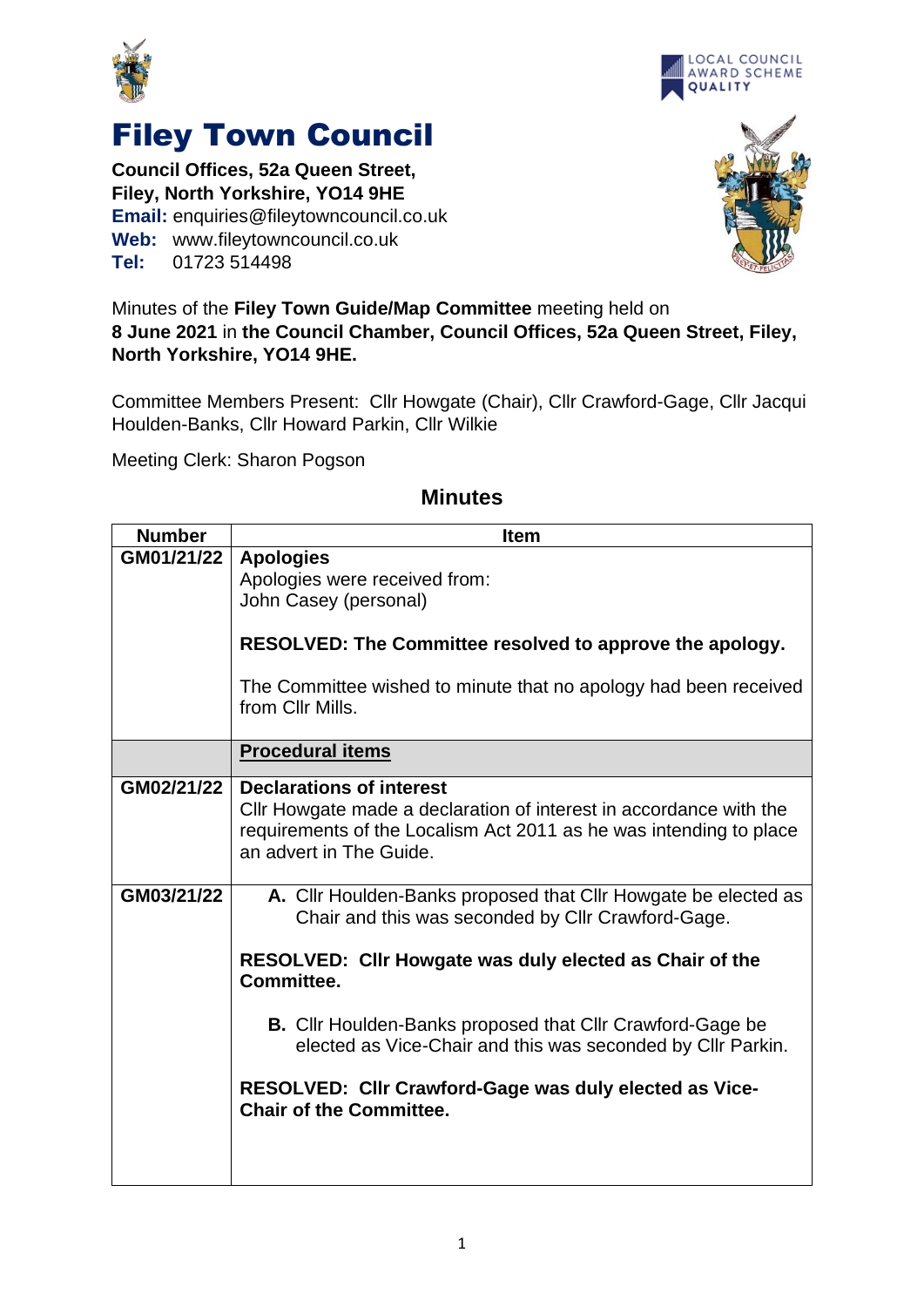



 $\overline{\phantom{0}}$ 

|            | <b>Business items</b>                                                                                                                                                                                                                                                                                                                                                                                                                                                                                                                                                                                                                                       |  |  |
|------------|-------------------------------------------------------------------------------------------------------------------------------------------------------------------------------------------------------------------------------------------------------------------------------------------------------------------------------------------------------------------------------------------------------------------------------------------------------------------------------------------------------------------------------------------------------------------------------------------------------------------------------------------------------------|--|--|
| GM04/21/22 | Minutes of the meeting held on 19 January 2021<br>Cllr Howgate proposed, seconded by Cllr Parkin that the minutes be<br>accepted as a true and accurate record of the meeting.                                                                                                                                                                                                                                                                                                                                                                                                                                                                              |  |  |
|            | <b>RESOLVED:</b> The Committee resolved to approve the minutes as a<br>true and accurate record.                                                                                                                                                                                                                                                                                                                                                                                                                                                                                                                                                            |  |  |
| GM05/21/22 | <b>Filey Town Guide Adverts</b><br>There had been a good response to the letters sent to customers<br>and to date over 50% of advertising space has been filled. Artwork<br>is still to be received from a number of customers and the clerk will<br>continue to secure this.                                                                                                                                                                                                                                                                                                                                                                               |  |  |
|            | Cllr Houlden-Banks raised the issue of charging for the Guide and<br>Map. The clerk will gather logistical information to bring to a future<br>meeting regarding this. Cllr Wilkie wished it to be minuted that he<br>was opposed to the idea of a charge being made for either the Map<br>or Guide.                                                                                                                                                                                                                                                                                                                                                        |  |  |
| GM06/21/22 | <b>Editorials</b><br>To date four editorials had been received and approximately 19<br>articles are still required. Members discussed further topics for<br>possible inclusion including 50 <sup>th</sup> Anniversary of the Museum,<br>Christmas Lights, Queens Platinum Celebration, Memorial Gardens<br>and the Roman Ruins. Cllr Wilkie is to source articles on What 3<br>Words and Active Filey, Cllr Howgate is to source an article<br>regarding Community Sports Club on Clarence Drive and Cllr<br>Crawford-Gage is to source articles on The Community Studio,<br>Wildlife in Filey and an article/photos of holiday makers past and<br>present. |  |  |
|            | A selection of 'Now and Then' photographs were circulated to<br>members at the meeting but no decision was made regarding these.                                                                                                                                                                                                                                                                                                                                                                                                                                                                                                                            |  |  |
|            | Cllr Houlden-Banks left the meeting at 7.10 pm.                                                                                                                                                                                                                                                                                                                                                                                                                                                                                                                                                                                                             |  |  |
|            | <b>Next meeting</b>                                                                                                                                                                                                                                                                                                                                                                                                                                                                                                                                                                                                                                         |  |  |
| GM07/21/22 | Items for inclusion on the next meeting agenda<br><b>Editorials</b><br>Photographs                                                                                                                                                                                                                                                                                                                                                                                                                                                                                                                                                                          |  |  |
| GM08/21/22 | Date and time of the next meeting<br>The date of the next meeting is to be on Tuesday, 6 July 2021 at<br>6.00 pm in the Council Chamber, Council Offices, Queen Street,<br>Filey.                                                                                                                                                                                                                                                                                                                                                                                                                                                                           |  |  |

**Meeting started at 6.00 pm and closed at 7.20 pm**